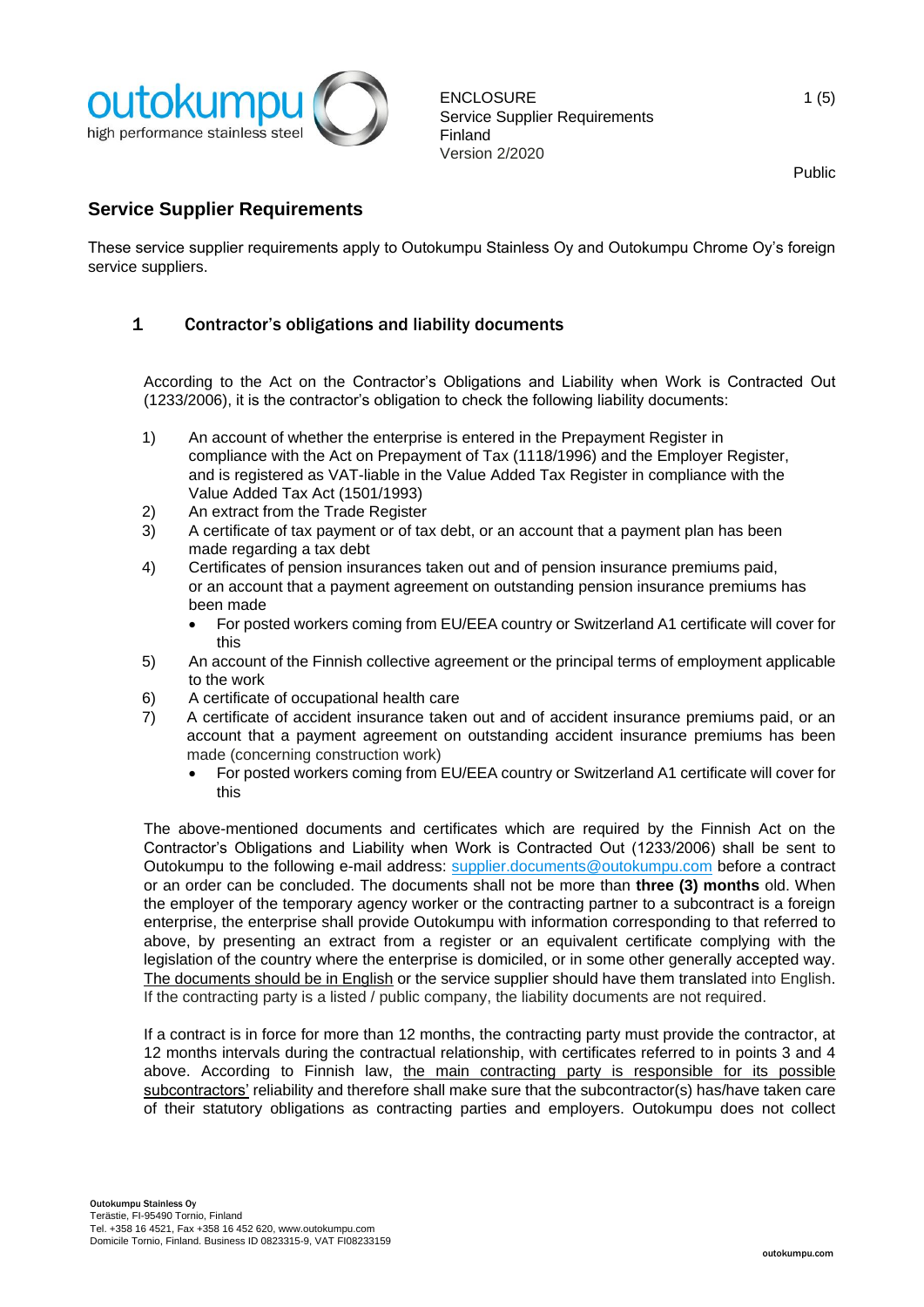

subcontractor's documents and certificates, unless otherwise agreed between Outokumpu and the contracting party.

Outokumpu checks the contractor liability information of its Finnish service suppliers by using the Valvoja service of the Vastuugroup site or collects the information directly from the service suppliers. Outokumpu recommends all Finnish service suppliers to join the Responsible Partner -program (Luotettava Kumppani -ohjelma) of the Vastuugroup service. Responsible Partner -program takes care behalf of the service supplier that the liability documents are fetched from different registers and the data is updated at all times. One can join to the Responsible Partner -program by filling out an authorization form on<https://www.vastuugroup.fi/fi-fi/> .

# 2 Occupational safety information

Outokumpu's Service suppliers self assessment form shall be filled by the contracting party and sent to Outokumpu to the following e-mail address: [supplier.documents@outokumpu.com.](mailto:supplier.documents@outokumpu.com) The form is delivered for your company to fill with the other request for quotation (RFQ) materials.

#### 3 Right to work

A foreign employee has to prove his/her right to work in Finland before he/she starts to work in Outokumpu's area.

The foreign national's right to gainful employment may be proven by:

- EU/EEA nationality / Swiss nationality: if the employee is a resident of one of these countries, a person will be free to reside and work in Finland for up to three months. For a longer residence and working period the resident needs to be registered at the Finnish Immigration Service internet page. When evaluating the length of the residence and working period, one must take into account not only the period in question, but also the time that the person has worked in the country (Finland) during the past 4 months before the end date of the period in question.
	- ➔ The citizenship may be verified from e.g. a passport or an official identity card
	- → Address to fill registration form: <https://enterfinland.fi/eServices>, change language into "English" and choose "EU citizens and their family members"
- Employee's residence permit: The employees who are not residents of EU/EEA countries or Switzerland are required to have a valid worker's residence permit. The application for a residence permit for an employed person has to be submitted to the Finnish Immigration Service. The requirements and more information can be found on the official website of the Finnish Immigration Service: [https://migri.fi/en/i-want-to-apply,](https://migri.fi/en/i-want-to-apply) choose "I want to arrive or stay in Finland" ➔ May be verified from a worker's residence permit card
- Other: If the employee has some other basis for the right to gainful employment (as detailed in the Aliens Act 301/2004) the employee must send the document (s) that prove the basis for his or her right o gainful employment in advance prior starting the work in site area.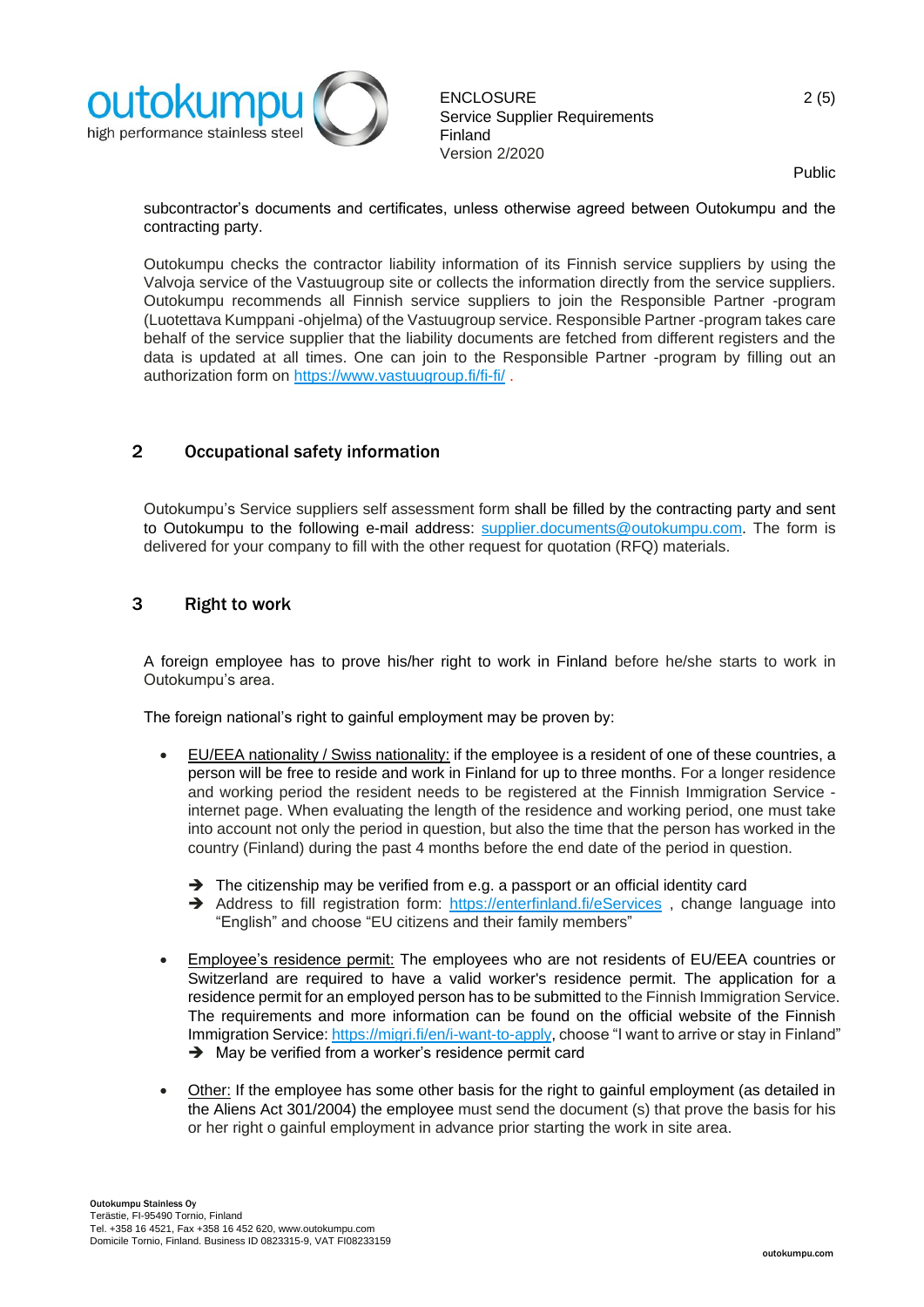

If the employee is an interpreter, a teacher or a specialist, works on the basis of an invitation or a contract, and the duration of the job is no longer than 90 days, a worker's residence permit is not needed. The employee may be considered to be a specialist if his/her work tasks are demanding and require university studies. A specialist can work in Finland no longer than 90 days without a worker's recidence permit. In these situations, it is required that the person has legal right to stay in Finland. This means that the visa is valid or visa is not needed (certain countries).

→ Outokumpu's contact person (Tornio service coordinators) must be informed beforehand if the right to work is based on this act.

The foreign employee's right to gainful employment will be checked from only for the contracting party.

All the documents mentioned above shall be sent to Outokumpu to the following e-mail address: [supplier.documents@outokumpu.com.](mailto:supplier.documents@outokumpu.com)

#### 4 A posted worker's certificate

Workers posted to Finland from another EU/EEA country or from Switzerland remain covered by the social security system of their country of origin. Therefore, he/she does not qualify for social security coverage in Finland during a temporary posting. Workers posted to Finland must carry an A1 certificate (formerly E101) issued by the authority of their country of origin and send it to their Outokumpu contact person (Tornio service coordinators) before the actual work in Finland starts.

Similar rules apply to workers posted from a country with a social security agreement, such as Australia, Canada, Quebec, USA, India, Chile, Israel, Korea and China. These workers also need to carry a proper certificate (e.g. USA/FIN1) to prove his/her status as a posted worker.

Workers posted from some other country than an EU/EEA country, Switzerland or a country with a social security agreement are insured in their home country if the assignment lasts for a maximum of two years. This should be confirmed by a signed and dated document (for example by email). If the posting lasts more than two years, workers are treated similarly to any other persons moving to Finland for the purpose of employment. Therefore, these workers must have a Finnish insurance certificate.

The documents should be in English or the service supplier should have them translated. The above mentioned requirements (Section 4) will be checked from the foreign employees of the contracting party.

#### 4.1 Notification of Posting of Workers to the Finnish Industrial Safety Authority

The company that posts the worker, must make a notification to Finnish Industrial Safety authority before the work starts in Finland. There is no need for this notification if the work period lasts five (5) days or less. When evaluating the staying time, one must take into account not only the period in question, but also the time that person has worked in the country (Finland) during the past 4 months period before the end date of the period in question. Nevertheless, when the work is related to construction site, the announcement must be done always.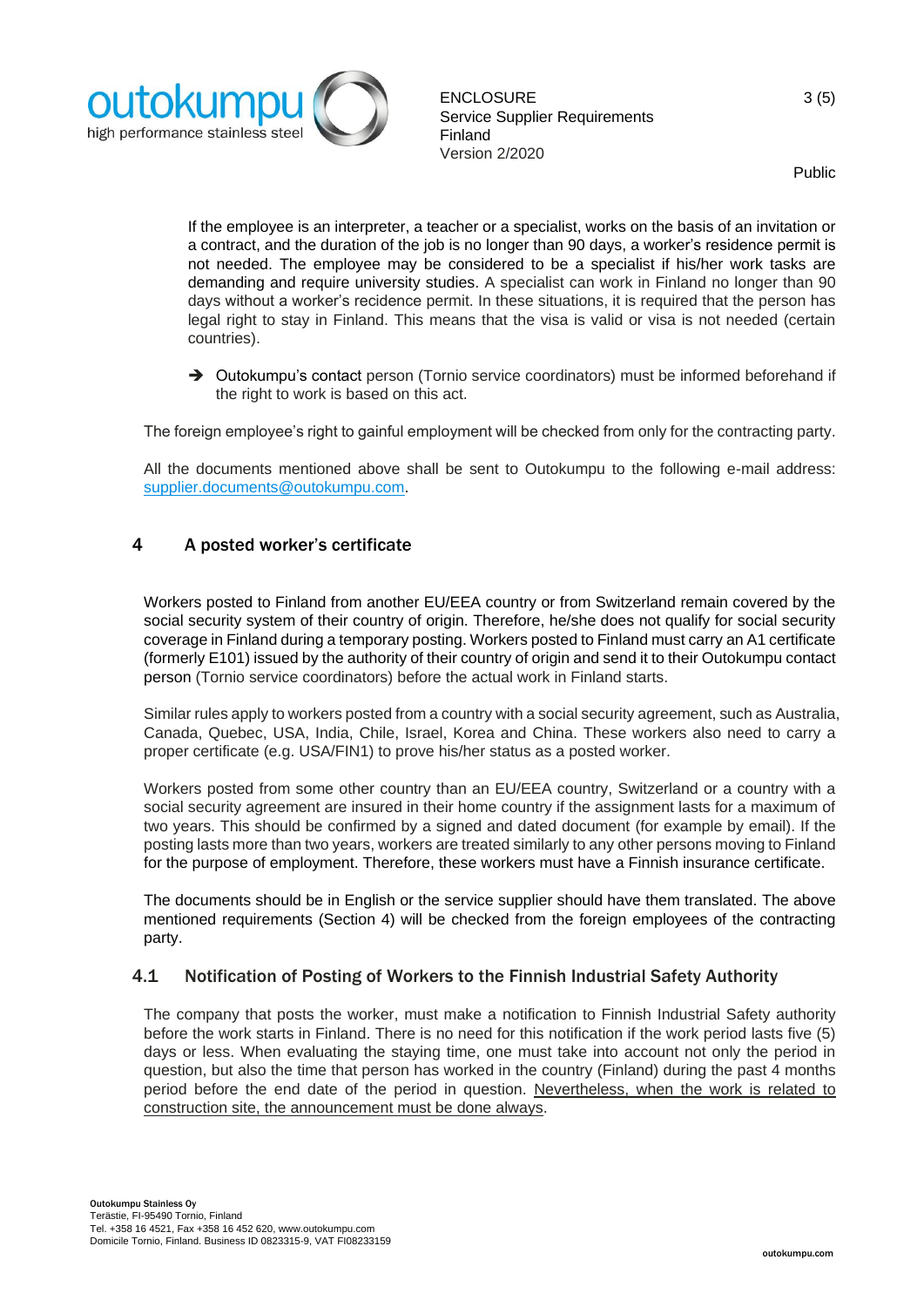

• The announcement shall be filled in the following internet address: <https://www.tyosuojelu.fi/web/en/employment-relationship/posted-worker/reporting-duty>

### 5 Tax number

Individual tax number is required from all Finnish employees.

The individual tax numbers are required from foreign employees who work on *construction sites*. In order to get a tax number, a Finnish personal identity code is required. An employee can get a Finnish personal identity code and a tax number at a tax office. The nearest tax office which serves foreign workers who request personal identity codes is located in Kemi:

Meri-Lapin verotoimisto Meripuistokatu 16 94100 Kemi Finland

In order to get the identity code and the tax number, the employee must go to the tax office in person. The documents needed in the office are listed below:

- Form 6150e: Filled beforehand but signed at the office
- A valid passport, or an identity card valid in the Schengen zone, featuring a photo that enables easy identification.
	- If three months have elapsed since the employee arrived to Finland, the employee must also have a document from the Finnish Immigration Service -internet page (see point 3 above)
- The employee's personal employment contract or other document clarifying main terms of employment while working in Finland.
- A1 certificate or equivalent document (see point 4 above): Needed if the employee is a posted worker.

The tax number which is a 12-digit number may be required when applying for the access pass to Outokumpu factory area. Your contact person at Outokumpu will let you know if your work takes place in a construction site.

The required documentation and more information can be found on Finnish Tax Administration's official website: [http://www.vero.fi/en-US/Individuals/Individual\\_Tax\\_Numbers](http://www.vero.fi/en-US/Individuals/Individual_Tax_Numbers)

#### 5.1 Information concerning a foreign employee working on a construction site

If an employee is working on a construction site, an additional information form shall be filled in and returned to Outokumpu / main contractor on the construction site. Your Outokumpu contact person (Tornio service coordinators) / main contractor will deliver the form / instructions to you to fill in / act accordingly. Please, notice that the tax office does not need this form / information.

These requirements (Section 5) apply to both Outokumpu's contracting party and its subcontractors.